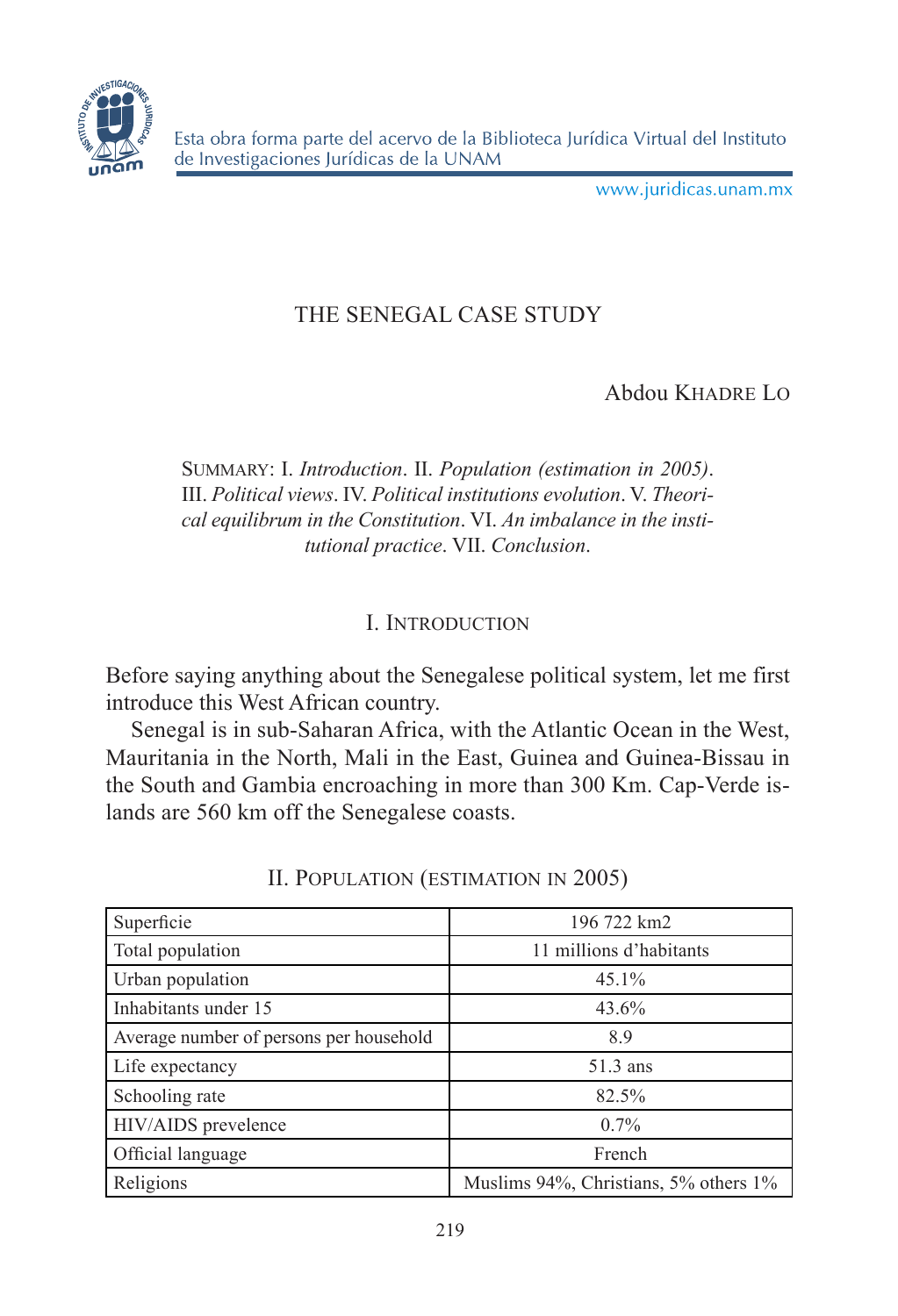#### 220 ABDOU KHADRE LO

#### III. Political views

Politically, Senegal is among the most stable and democratic African countries in a continent that has been shaken by numerous coups, armed conflicts and political upheavals, the "Senegalese model" is always quoted.

## 1. *Executive Power*

The President of the Republic is the Head of state elected by direct universal suffrage for a tenure of 5 years, renewable once. He appoints the Prime Minister who chooses members of the cabinet and presents the list to the President for approval.

The first President was Leopold Sedar Senghor, a charismatic leader and a well-known poet.

In 1981 his Prime Minister Abdou Diouf took over and after being reelected several times, he was defeated in 2000 by Abdoulaye Wade, the Senegalese Democratic Party leader who was re-elected in 2007.

#### 2. *Legislative Power*

After being a unicameral Parliament, Senegal returned to a two Chambers system, since the Senate that was abolished in 2001 (after a constitutional referendum) was re-established again in 2007.

The National Assembly today has 150 MPs elected by universal suffrage for five years. It is first-past-the-post system in the provinces for 90 MPs and proportional representation on the national list for 60 others.

The 2007 legislative elections ended with the presidential coalition winning largely, but about two-thirds of the voters did not participate in the poll because of the boycott led by the opposition parties who were unhappy with the conduct of the presidential elections a few months earlier.

The new Senate comprises 100 members. 35 of them elected by indirect suffrage (in the provinces), while the Head of State selects the remaining 65 members.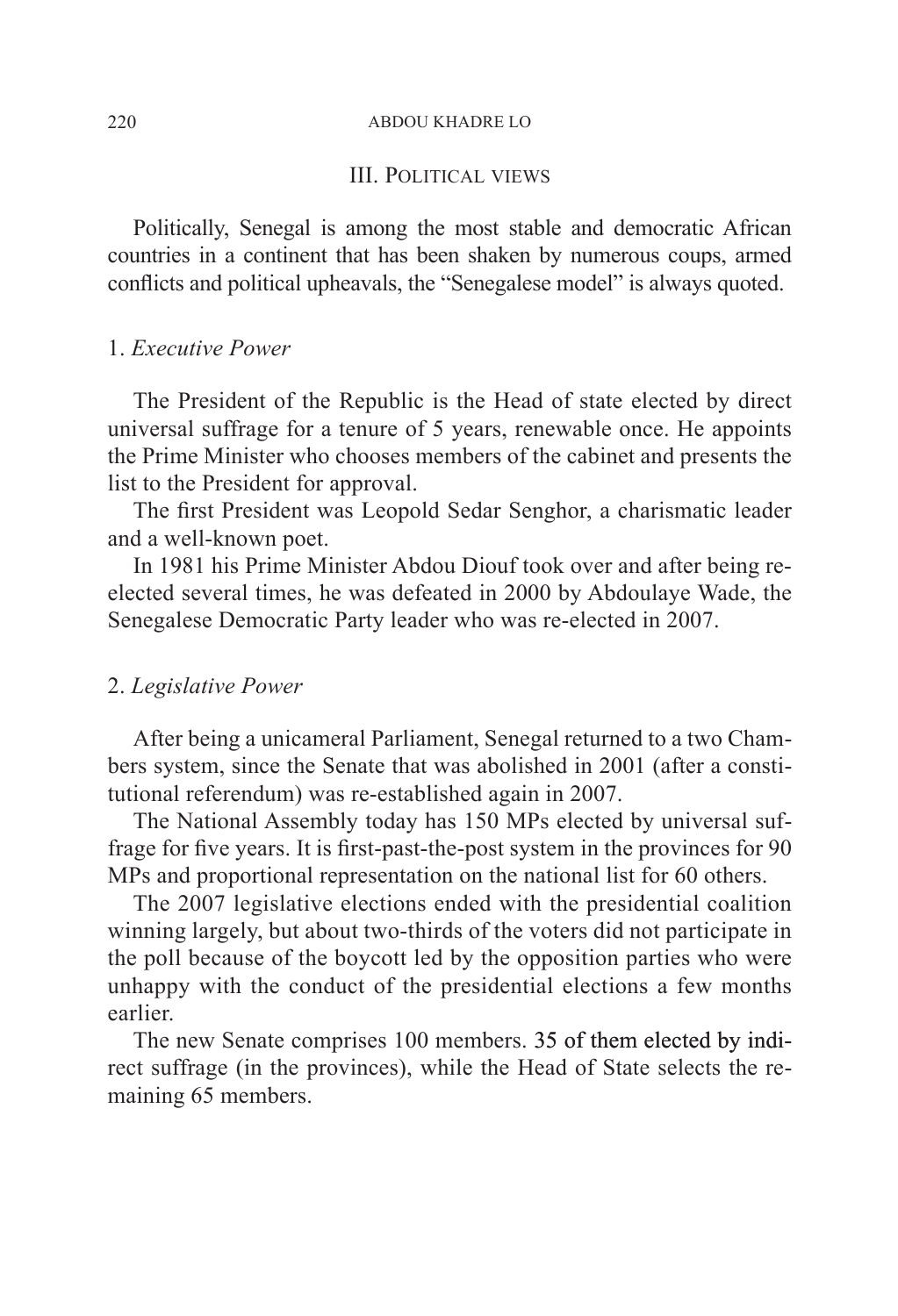#### 3. *The Judiciary*

The Supreme Court was abolished in 1992 and replaced by four specialised bodies: the Supreme Court of Appeal, the council of state, the constitutional council and the accountability Court which is similar to those of their French counterparts.

Their members are appointed by the President of the Republic. They are the highest judicial authorities of the country.

# IV. Political institutions evolution

The Republic of Senegal gained its independence in September 1960 after three centuries of French rule. The poet and writer Leopold Sedar Senghor became its first president. The political system was then a single party created in 1966 by President Senghor. That party is now known as the Socialist Party of Senegal.

### 1. *Senghor and the fear of multipartism*

As mentioned by the Senegalese sociologist Mar Fall,<sup>1</sup> multiparty is not new in Senegal. Even during colonial times, there were several parties affiliated to France- based parties that later became Senegalese institutions.

It's the post-colonial era consolidation process under President Senghor that put an end to the existing pluralism, with the help of some political scientists who argued that the one party system was the linchpin of a nation's construction.

At independence, Senegal had a President of the Republic (Leopold Sedar Senghor) and a President of the Council, who was Head of the Government (Mamadou DIA). They were the two leaders of the Senegalese Progressist Union that will later become the Socialist Party.

Senghor had to face all kinds of opposition, notably from the scientist Cheikh Anta Diop.<sup>2</sup> The competition between the President and Cheikh

<sup>1</sup> Sénégal, Mar Fall, *L'Etat Abdou Diouf ou le temps des incertitudes*, Harmattan, París, 1986, p. 10.

<sup>2</sup> Lavroff, Dimitri G., *La République du Sénégal*, París, LGDJ, 1966, pp. 182-239.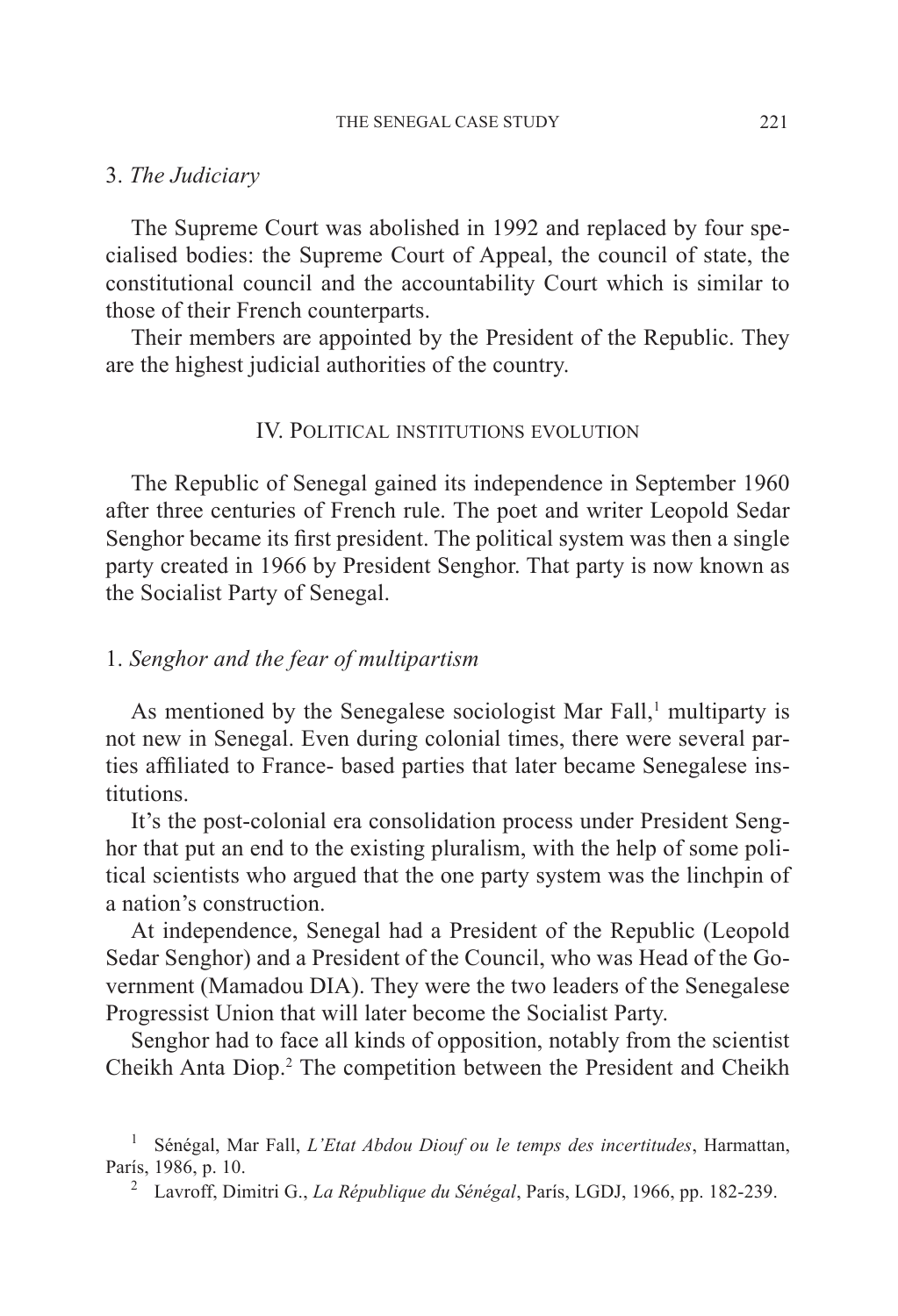Anta Diop whose reputation equalled Senghor's in the  $1960s<sup>3</sup>$  is well known in the political history of Senegal.

In 1960, few months after the failure of the Federation of Mali (which was supposed to comprise Mali and Senegal), Cheikh Anta Diop created the party called Bloc of Senegalese Masses (BMS) while deploring Senghor's anti-federalist attitude and his submission to neo-colonist foreign influences. This party was declared illegal by the existing constitution and was then dissolved.

In 1963, Chiekh Anta Diop created again the Senegalese National Front (FNS) which also will be banned.

Every time he dissolved a party created by Cheikh A Diop, Senghor immediately invited him (in vain) to join his government. This means, in effect, he preferred a pluralist State-Party to a multi-Party system.

By banning the different political parties of Cheikh Anta DIOP (between 1960 and 1964) and the African Party for Independence of Majhemout DIOP (created in 1957), the Senegalese Progressist Union of President Senghor stood *de facto* as a single Party, in contravention of the Constitution.

Plus, Senghor succeeded to govern the country with no one to compete or control him after removing, in December 1962, the President of the Council and Head of the Government (Mamadou DIA) who was accused of a coup plot and imprisoned.

After amending the Constitution to establish the base of Presidentialism in Senegal, he ended the dual head executive and won the presidential election of 1963 by 99% of the votes. He was the only candidate in the election.

Senghor's politics, even if it is in a different context, reminds one a little of his Tanzanian counterpart Julius K. Nyerere, who wrote: "When there is a party that identifies itself fully with the Nation, then the democratic foundation will be stronger more than ever than if you have two or more parties and each of them reflecting a portion of the community".<sup>4</sup>

He was admired by young African students in France at the time of independence across the Continent.An opinion poll showed that among personalities who had worked on the revitalisation of negro-African culture, Ch. A. Diop scored (31%), after Aimé Césaire (42%) and Senghor (38%). See Jean-Pierre N'Diaye, *Enquête sur les étudiants noirs en France*, París, Ed. Réalités Africaines, 1962.

4 Nyerere, Julius. K., cité par Denis-Constant Martin, "La houe, la maison, l'urne et le maître d'école. Les élections en Tanzanie 1965-1970", *Revue Française de Science Politique*, vol. 25, núm. 4, 1975, p. 680.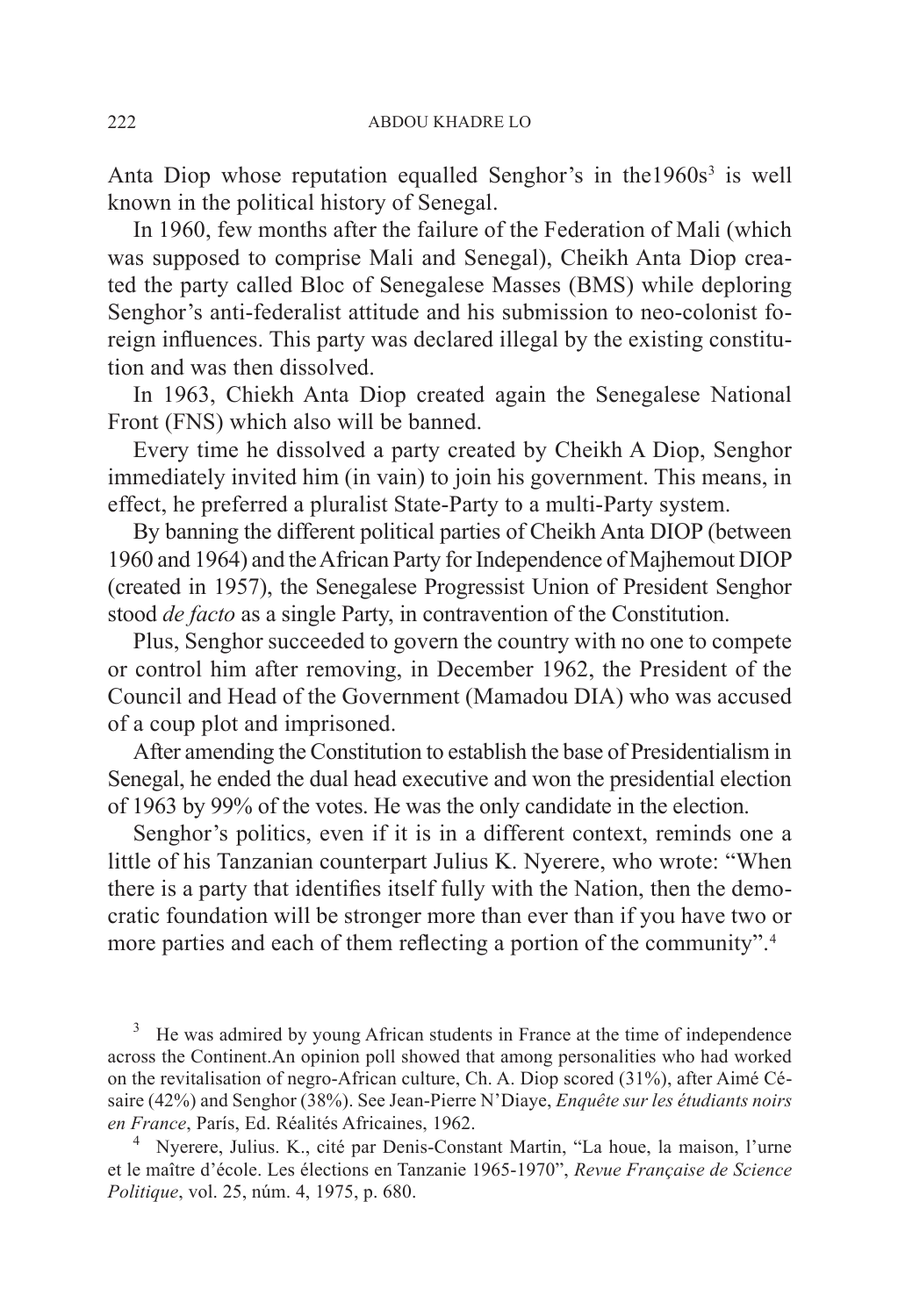From 1963 to 1974 Senegalese political life was marked by the confiscation of power by an authoritarian presidency.

# 2. *The multipartism of the "three schools of thought"*

In 1976 when Cheikh Anta DIOP created the National Democratic Assembly (NDA) using the growing enthusiasm of the workers and the youth, Senghor proclaimed a self satisfying new law called the "three schools of thought".<sup>5</sup>

What will be called the restricted multipartism was born. But it is only in 1976-1977 that it took shape when Senghor chose three schools of thought that were supposed to represent the country's political life.

To do it, the law 76-01 of March 19, 1976 revising article 3 of the Constitution, was voted.

The "three schools of thought" were:

1. The social-democrat wing, called Senegalese Progressist Union later renamed Socialist Party (PS).

2. The liberal-democratic wing, under which the Senegalese Democratic Party (PDS) of Abdoulaye Wade created in 1974, half heartedly accepted to subscribe to the concept. In fact, in article 1 of its statutes, the PDS declares representing the liberal democratic ideology and in article 2, it considers as its goal to set up a socialist society. Actually, Wade considered Senghor's division to be pure theory that did not fit into the political reality of Senegal.

3. Enfin, le courant marxist-léniniste était censé être attribué au RND. Mais Cheikh Anta DIOP ne voulait pas accepter cette dernière étiquette dans un pays musulman à plus de 90%. Aussi, ce courant sera finalement incarné par le Parti Africain de l'Indépendance (PAI) de Majhmout Diop.

Finally the Marxist-Leninist wing was supposed to go to the RND of Cheikh Anta DIOP, but he did not want this affiliation in a 90% Muslim

<sup>5</sup> Ce pluralisme limité n'aurait été que "le mystère de la sainte trinité (3 en 1 et 1 en 3)", selon l'expression de P -F Gonidec, *les systèmes politiques africains*, París, LGDJ, 1978, p. 166. Voir aussi Zucarelli, F., "L'évolution récente de la vie politique au Senegal", *Revue Française D'études Politiques Africaines*, juillet 1976, pp. 85-102; voir aussi, Ibrahima Fall, *sous-développement et démocratie multipartisane: l'expérience sénégalaise*, Nouvelles Editions Africaines, Dakar-Abidjan, 1977.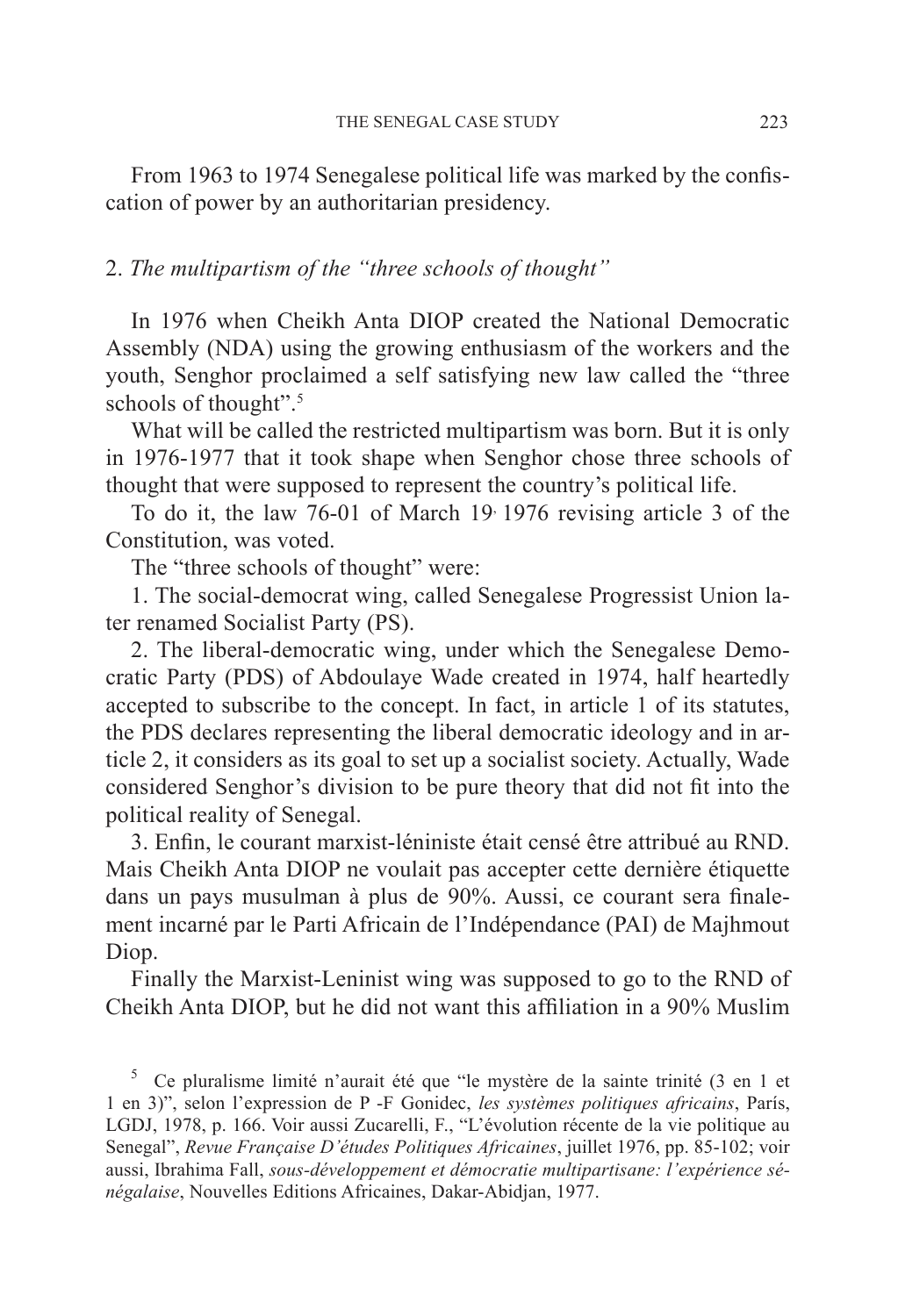country. Therefore this wing will finally be used by another party, the African Party for Independence (PAI) of Majmout DIOP.

In front of this masterminded plan, lots of political parties were banned for not wanting to affiliate with any of these wings as dictated by Senghor.

# 3. *Diouf's "Integral Multipartism"*

Under President Senghor, the Socialist Party was run like a *de facto* State party; and this only changed when Diouf came to power in 1981 to see Senegal adopt the "Integral Multipartism".

In fact, on December 31, 1981, Senghor resigned and by virtue of article 35 of the constitution, his Prime Minister, Abdou Diouf took over.

Upon assuming power, Diouf decided to use article 81-16 of the law of May 6, 1981 dealing with political parties.

The innovation of this reform is that the number of parties (most of them banned) was no longer restricted nor obliged to follow specific ideologies.

But again, to avoid anarchy, the reform imposed some limits, insisting on the national sovereignty and democracy and thereby banning monarchist parties.

Plus, parties were not allowed to represent a language, race, ethnic group, gender, religion, sect or region, etc.

Since then, 113 parties have been created and now the political stake is how to make the national political institutions functional using the rules of democratic alternance with transparency.

President Abdou Diouf, taking over after Senghor will be regularly reelected with wide margins (1983, 1988, 1993).

However, after each defeat, the most popular Senegalese opposition parties will be invited by the head of State to join his government, in what was called "a government of inclusion".

Despite theses multiple participations in the government, the opposition headed by Abdoulaye Wade and his Senegalese Democratic Party never lost its credibility because it continued to carry on to make substantial gains.

It is by putting a persistent pressure on the authorities that these parties obtained modifications of the electoral system such as: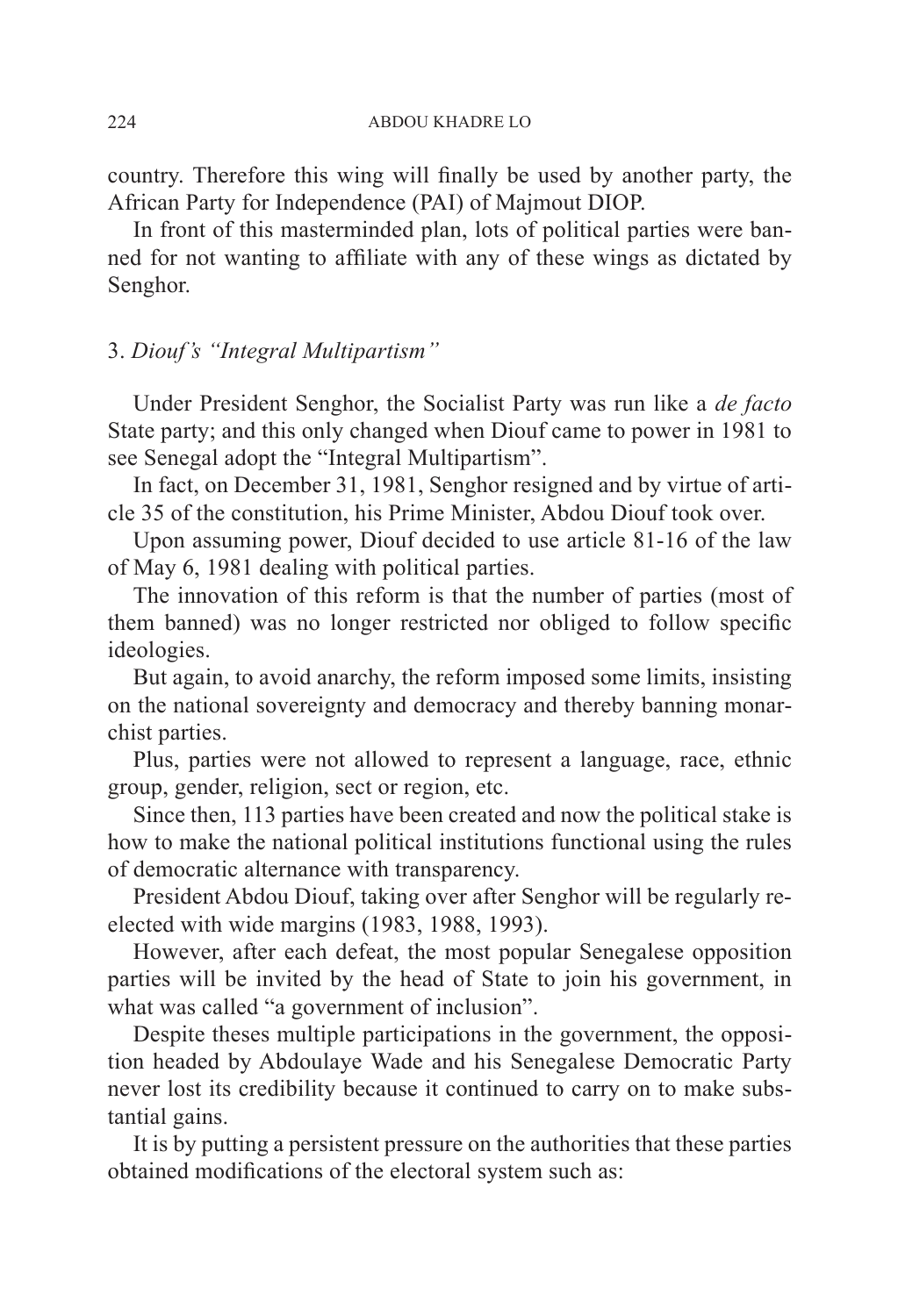- The adoption of the consensual electorall code in 1992.
- Obligation by the voter to show an identity card at the polling station.
- Holding a run-off elections if no candidate obtains over 50% of the votes in the first round.
- Limitation of the Presidential mandate to two tenures of 7 years.
- Lowering of the voter's age to 18 years.
- Scheduling of legislative elections every 5 years and not joined to the presidential one.
- The creation of the National Electoral Observatory.

Besides, if opposition parties separately obtained enough votes at each presidential election, it's their coalition behind a candidate (Abdoulaye WADE) that has been the decisive point for the change of regime that occurred in mars 2000 in Senegal.

So, in 2000; Abdoulaye Wade of the PDS won over the Abdou Diouf of the PS, which ran the country since its independence in 1960.

## V. Theorical equilibrum in the Constitution

After coming to power in 2000, President Wade organized a referendum to vote on a new constitution in January 2001.The reason d'être of this new constitution can be found in two purely political issues.

1. When elected, the new President (Wade) inherited a national assembly dominated by the socialists who had just lost the presidential elections. The next legislative elections were to be held in 2003 and he did not want, at all, to go through lengthy and tense cohabitation with the socialists. Given that he could not dissolve the national assembly if the body did not pass a motion of consensus against the government, he had to find a way to get rid of the "old tenants".

2. The fact that the newly elected president wanted to be "the breakaway president" and had for almost a quarter of a century promised that he would rule differently if ever he was elected.

Once in power, he tried to supplant very quickly his two successors who shared the power during 40 years. Moreover, right after his election, President Wade's team widely spoke on the fact that without that new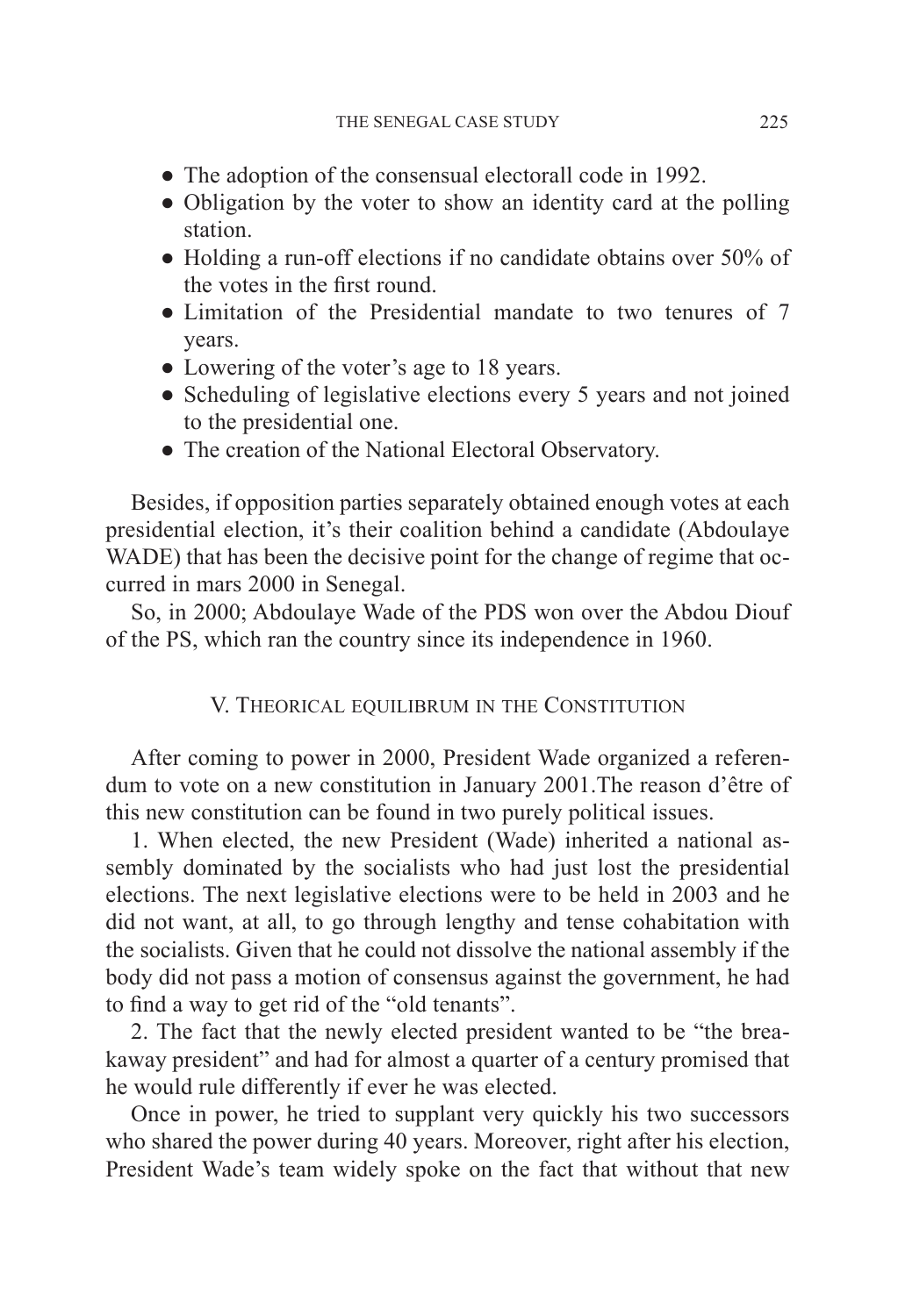constitution, the President could not fully carry out his functions. Yet, he was elected to lead in a different way.

For these two reasons, among others, the new president made "his" constitution to be "adopted" at any cost, as he circumvented the national assembly to seek approval from the people.

This political act is, in our opinion, the first breaching of the intent and spirit of the laws of the republic, by the new rulers

We will refrain from splitting hairs, but still to focus on the issue, it is worth noting that there is a fine theoretical balance in the Senegalese Constitution of 22 January 2007 which fashioned after the previous ones (1959, 1960, 1963) derives from the French fundamental law.

This was the case of all other sub-Sahara francophone countries which "Frenchised" their judicial system. We talk about "The mother-Constitution".

The influence of the French legislation on the various legal systems of the former French colonies is evident, but let's provide a summary of this historical aspect, which is very important.

The application of a French legal system, before independence, naturally favoured its upkeep, at least on a provisional basis. That was the easiest solution, which would cause fewer disruptions, and which was naturally adopted everywhere, except when there existed pressing reasons for breaking away from the past.

In addition, there is the often stressed human behaviour: the followmy-leader attitude. Most of our experts who were responsible for putting in place the new legal frameworks, were trained at French schools, or practiced French methods which they knew perfectly and most often believed in, while the technical advisors put at the disposal of the African governments by France, whose role was key during this transitional period, contributed immensely to increasing the influence.

Besides, the formulation of certain principles is particularly striking and reassuring, not only for the actors of national political scene, but also for international partners. In such texts, for instance, are mentioned the separation of powers and the respect of individual and collective freedoms. In other words, democratic principles are proclaimed.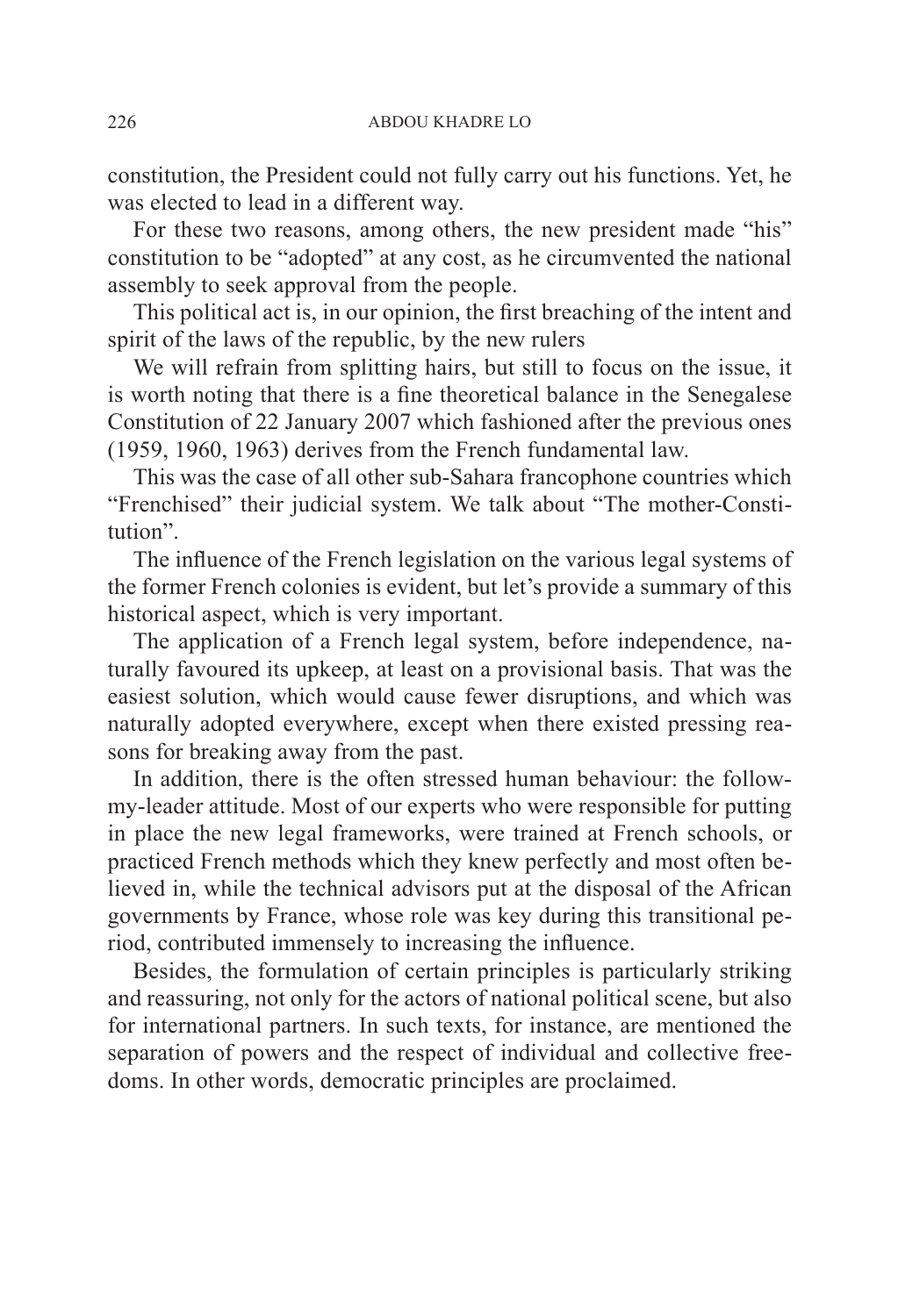### A *theoretically balanced system of government*

In Senegal, the system of government established by the constitution of 22 January 2001 (from a legal perspective) is a parliamentary republic, or more exactly, a dual parliamentary system.6

Indeed, a parliamentary system involves the existence of four elements:

- A dual executive (a Head of state and head of government).
- A President of the republic not answerable, except in cases of high treason and - he/she cannot be impeached legally by the parliament as he/she is not subjected to political accountability.
- The responsibility of the government before the parliament.
- The possibility of the Head of State to dissolve the chamber of the parliament elected by direct universal suffrage.

In Senegal, the standing committees instituted by the organic law on the regulation of the National Assembly, enable MPs to control the executive action and influence its orientation.

Also and above all, the Senegalese constitution has made provision for two mechanisms that doctrine considers true characters of the parliamentary system.

On the one hand, the new Constitution says the government is answerable to all or part of the legislature, in the form of motion of consensus and the question of confidence.

On the other hand, the new constitution gives the Executive branch (particularly the Head of State) the right to dissolve all or part of the legislature.

So, while our form of government is obviously a parliamentary system, it is more specifically a dual system, because:

On one side, the Government reports to the President of the Republic. The Senegalese Constitution empowers the President of the republic to:

 $6\sigma$  The term poltical regime referes here to the structure, competences and constitutional interrelations of the three fondamental organes of the State (the Legislative, the Executive, and the Judiciary).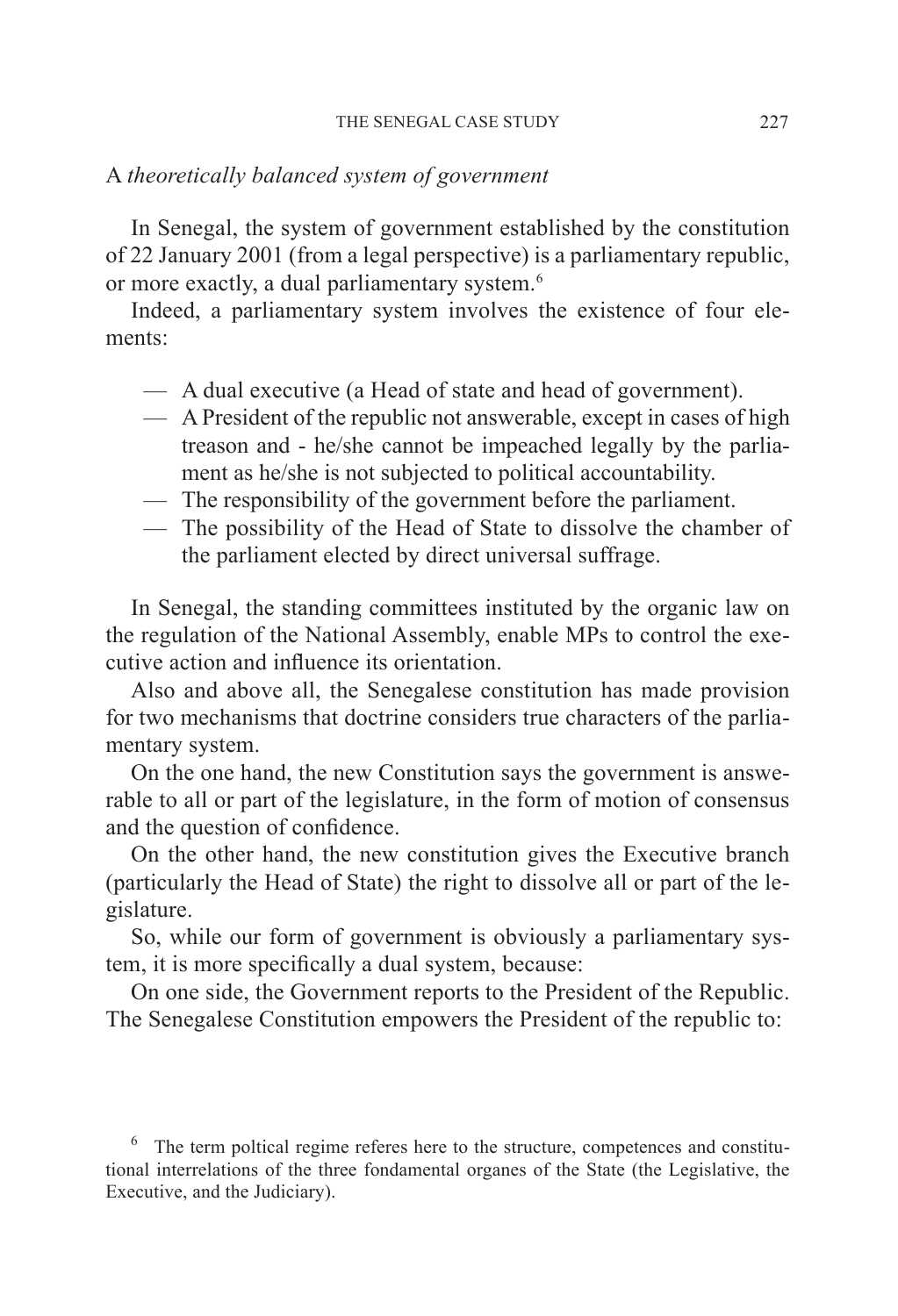#### 228 ABDOU KHADRE LO

- Appoint the Prime Minister and remove him/her.
- Appoint the ministers upon proposals made by the Prime Minister.
- And when the President of the Republic ends the mandate of the Prime Minister, the whole cabinet resigns in the name of government team solidarity.

On the other side, the government also reports to the National Assembly. Indeed, the constitution clearly states that MPs can ask written or oral questions to the Prime Minister and his/her cabinet, with or without debates; which they have the obligation to answer to. The questions and answers put to the government team are not followed by votes. Also, the National Assembly can set up at its own level, investigation committees.

Basing on all the above, one would conclude that the Senegalese form of government is from a purely theoretical point of view, a parliamentary system, and most particularly a dual parliamentary system since the government is answerable not only to the Head of State but also to the National Assembly.

So, on paper, we have a well balanced parliamentary dual system.

## VI. An imbalance in the institutional practice

## 1. *Hypertrophied powers for the President*

While the theoretical layout may seem attractive, in the institutional practice, the Senegalese system of government (established by the constitution of 22 January 2002) is far from being balanced.

It may even be similar to a presidential system. In *Institutions politiques et droit constitutionnel*, 7 Philippe ARDANT describes presidentialism as a system in which:

— The Executive is mono-cameral, or more precisely, individual, as it is totally concentrated in the person of the President of the Republic, who represents at the same time the Head of State and the entire Government.

7 Ardant, Philippe, *Institutions politiques et droit constitutionnel*, 15a. ed., París, LGDJ, 2003, p. 293.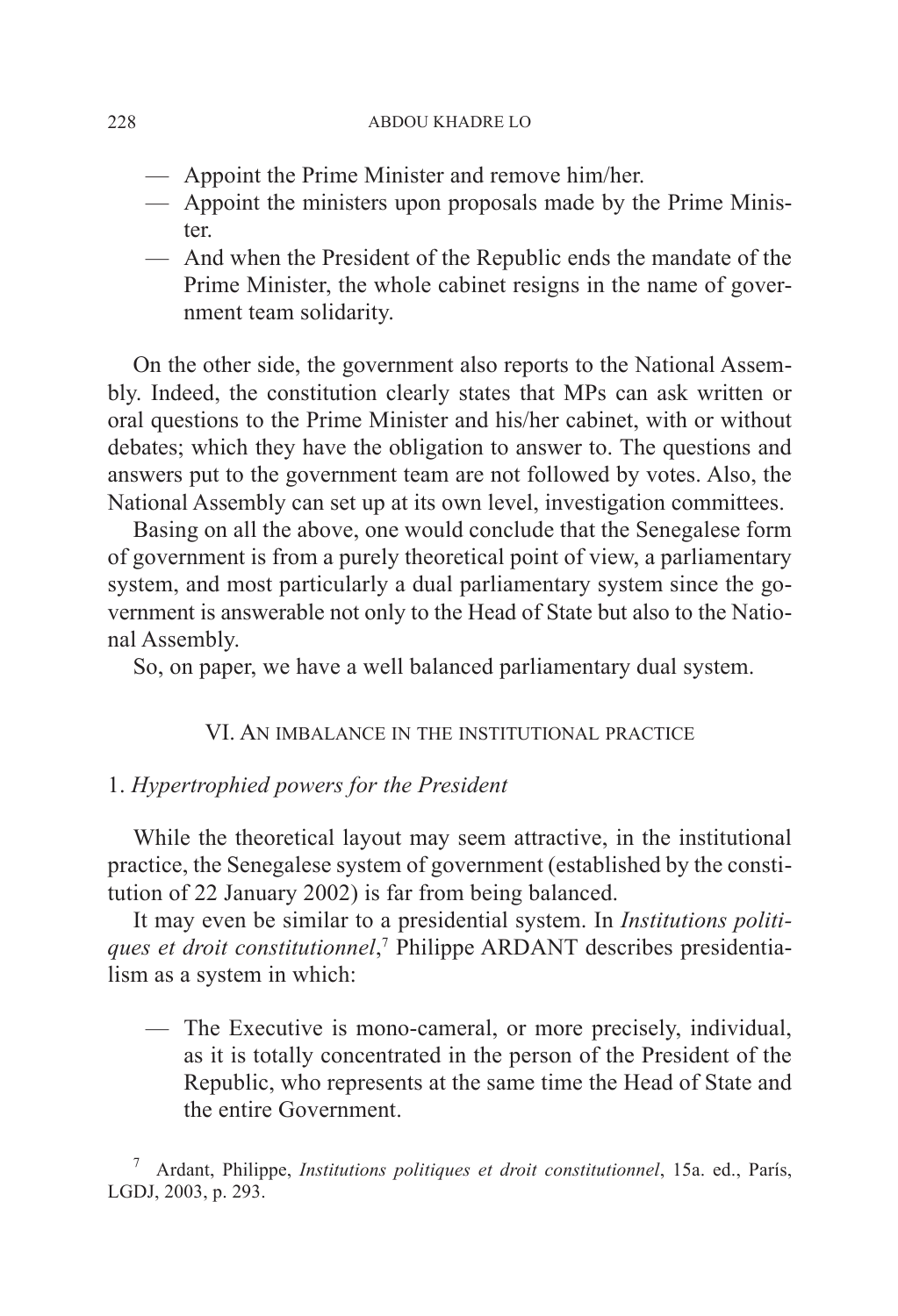- The Government does not exist as defined by the constitutional law, that is, a collegial team run by a leader with distinct tasks and responsibilities.
- The ministers, unlike in the parliamentary system, are simple collaborators of the Head of State.
- The ministers are individually (not collectively) answerable to the Head of State alone.
- The ministers are just of a consultative help to the President of the Republic, who is neither bound to take their opinions into account nor to even ask them to state such opinions.

In Senegal, these five points are clearly seen in practice with the president of the Republic freely in control. There is really an imbalance between the powers of the President of the Republic and those of the National Assembly.

But before being reflected in the institutional practice, this imbalance finds its roots in the 2001 Constitution, which however states in its preamble:

- "The separation and balance of powers conceived and exercised through democratic processes".
- "The respect and consolidation of the rule of law, with the government and citizens subjected to the same legal standards, under the control of an independent and impartial judicial system".
- "The will of Senegal to be a modern State that functions basing on a fair game between a ruling majority and a democratic opposition, and, a government that recognises that opposition as a linchpin of democracy and a machinery that is indispensable to the smooth running of the democratic mechanism".

Meanwhile, that very constitution allocates powers in such a way that those of the President of the Republic are hypertrophied.

Articles 42 to 52 of the 2001 Constitution refers to the powers of the Head of State as follows:

- The President of the Republic is the guardian of the Constitution.
- He is the first protector of arts.
- He incarnates national unity.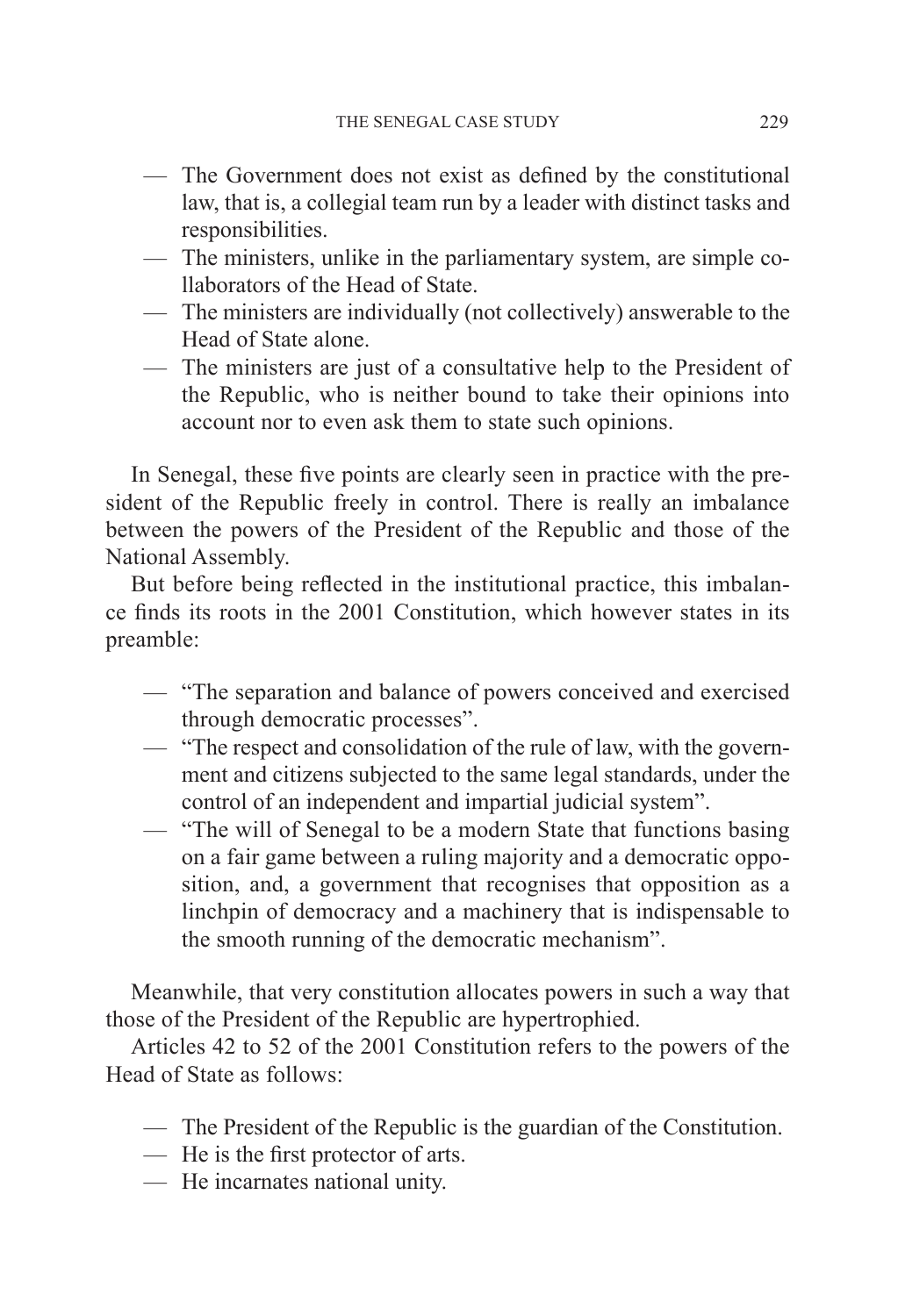230 ABDOU KHADRE LO

- He is guarantor of the smooth running of institutions, national independence, and the integrity of the territory.
- He determines the policy of the Nation.
- He presides over the council of ministers.
- He signs orders and decrees.
- He makes civil services appointments.
- He is responsible for the National Defence.
- He chairs the National Defence High Council and the National Security Council.
- He is the Commander-in-Chief of the armed forces.
- He appoints to all military positions and the armed forces are under his control.
- He presides over the Supreme Council of Magistrate.
- He names all the members of the Constitutional Council, the State Council, the Court of appeal, and the Revenue Court.
- He accredits ambassadors and special envoys to foreign coun**tries**
- Foreign ambassadors and special envoys are directly accredited to him.
- He has the right to grant presidential pardon.
- He appoints the Prime Minister and ceases his functions.
- He names the ministers upon proposals of the Prime Minister, fixes their attributions and ceases their functions.
- He is entitled to authorise the Prime Minister to make decisions through a decree.
- He has the power to dissolve the National Assembly.
- After consulting the Speaker of the National Assembly, the president of the Senate and the Constitutional Council, he can submit any constitutional bill to referendum.
- Upon proposal of the Prime Minister and after seeking the views of the aforementioned authorities, he can submit any constitutional bill to referendum.
- He can also exercise special powers in case of crisis, including the possibility to order a state of emergency or a state of siege, and adopting near dictatorial powers provided for in article 52 of the Constitution.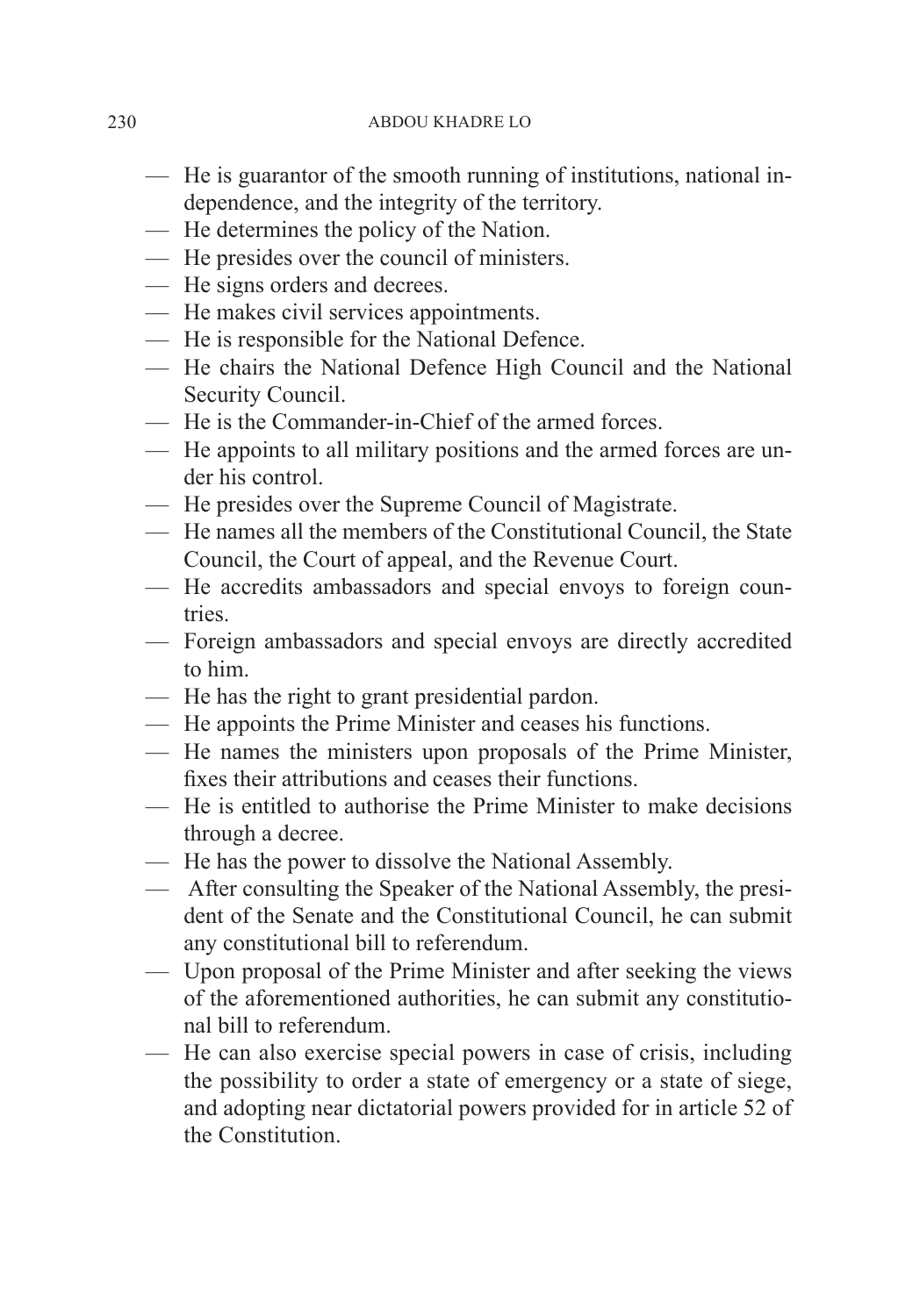So, the President of the Republic is the first and the last resort of all the other institutions. He is the unquestionable head of the Executive and he supplants all the other powers. As well, he controls all the institutions and even independent administrative bodies.

# 2. *Confusion between partisan and state spheres*

In addition to these disproportionate powers of the President of the Republic, with no real checks and balances, confusion is evident as regards the partisan and the state spheres.

That overlapping of functions is certainly encouraged by article 38 of the Constitution, which allows the Head of State to also be leader of a party.

Such provision, of course, involves the Head of State in partisan stakes whereas he incarnates national unity.

Because of the conjunction of the majority rule and party discipline, parliamentary majority is driven by the Executive. MPs don't stand in accordance with their convictions; they rather abide by the will of the Head of State.

For instance, when he was part of the opposition, the current Head of State strongly opposed the establishment of the Senate, questioning its place in the institutional setting, its attributions, the underlying reasons of its creation, etc. But right after his re-election in 2007, he recreated the upper chamber which he had dissolved upon coming to power 2000.

This resurrection of Senate occurring 7 years after its cancellation is quite surprising. But the announcement of the idea of re-establishing the senate coming on the heels of the release of the list of candidates for the 2007 legislative elections perhaps provides a clue to the puzzle.

It seems to us that this was an excellent way of calming those who did not appear on the ruling party list, and providing the possibility of appointment to the Senate.

It is worth recalling that the President of the Republic in reconstituting the Senate, unilaterally decided to name 65 of the 100 senators, while his predecessor had appointed 12 out of a total of 60 senators.

Besides, the former speaker of the national assembly was chosen by the President of the Republic to run the Senate and giving the position of speaker to the immediate past Prime Minister. And before leaving the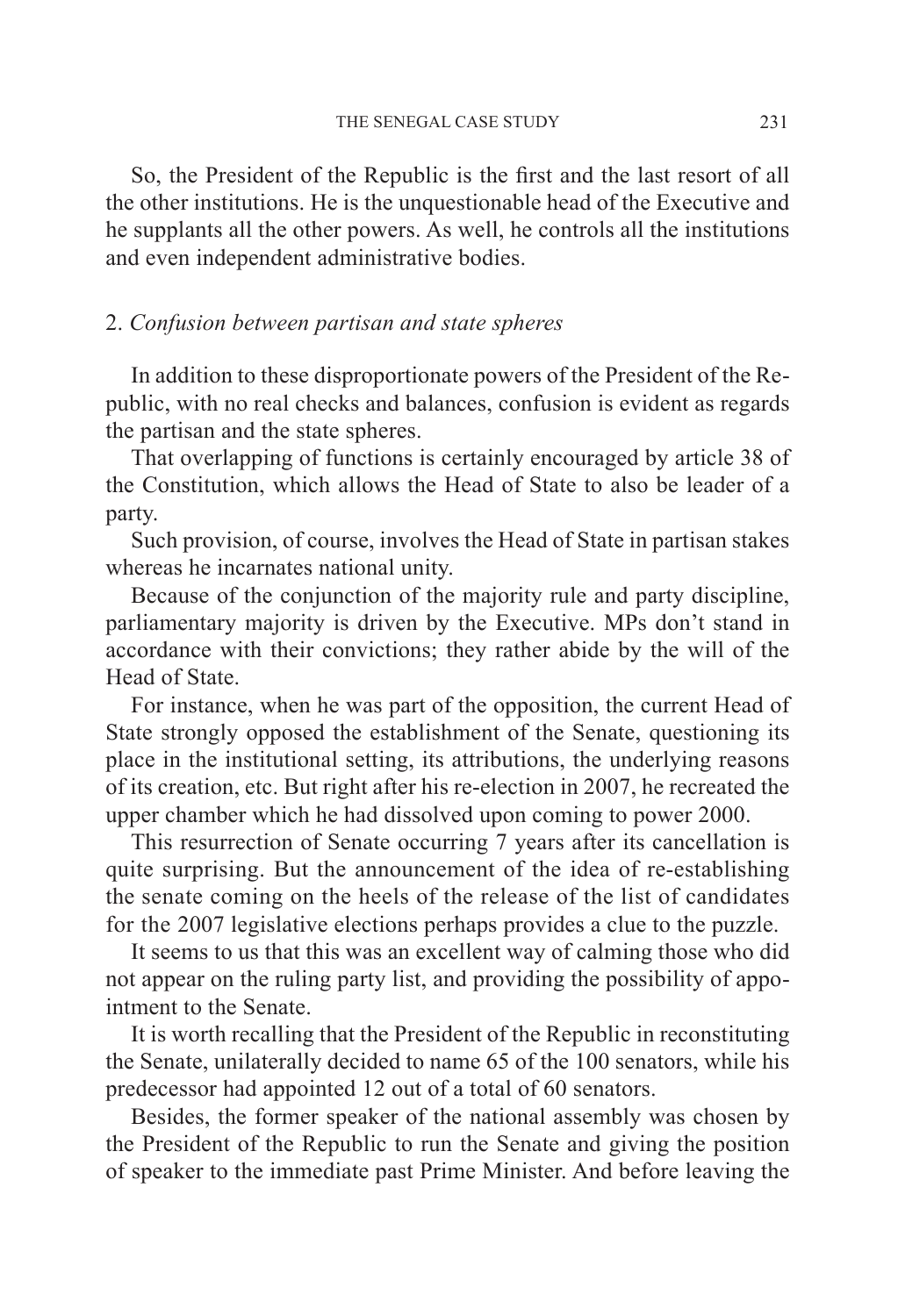national assembly for the senate, the new head of the upper house said publicly that the President of the Republic would choose his replacement at the National Assembly. The two actions show the mixing of the partisan sphere with that of the state.

So, the national assembly, which was already suffering serious lack of autonomy, was turning into an institution under the full supervision of the Executive.

That supervision has again been shown through the crisis that arose between the President of the Republic and the Speaker of the National Assembly.

The ruling party MPs wanted to impeach by all means, the speaker of the national assembly and former Prime Minister who however belonged to the same party.

The MPs of PDS, the Democratic Party of Senegal, who occupy 138 of the 150 seats at the national assembly, were ready to combat their fellow party member, because, according to the party legislative caucus, a committee of the national assembly summoned the son of the president. The latter is in charge of the preparation of the  $11<sup>th</sup>$  Islamic Conference Organization, which is to gather in mid-March in Dakar, all the Muslim States or States where the majority of the people are Muslims. Even secular States like Senegal are included.

The summoning of the President's son to appear before the National Assembly was perceived and presented in the media as a way of challenging the President himself, since the agency run by his son is attached to the presidency and thus, the national assembly does not have the right to summon an agent of the presidency without making an official request to the latter.

It is worth stressing that the President's son did not appear before the national assembly in answer to the summons. Besides, the speaker who was placed at the head of the parliament by the President, after the latter ceased his functions as a Prime Minister, is clearly perceived as a potential candidate to succeed Wade<sup>8</sup> who is suspected of planning to make his son succeed him.

Beyond this covert war of succession, it is worth recalling that the people of Senegal, in the preamble of the 22 January 2001 Constitution, affirm their "attachment to transparency in public affairs management as

8 President Abdoulaye Wade was born in 1926.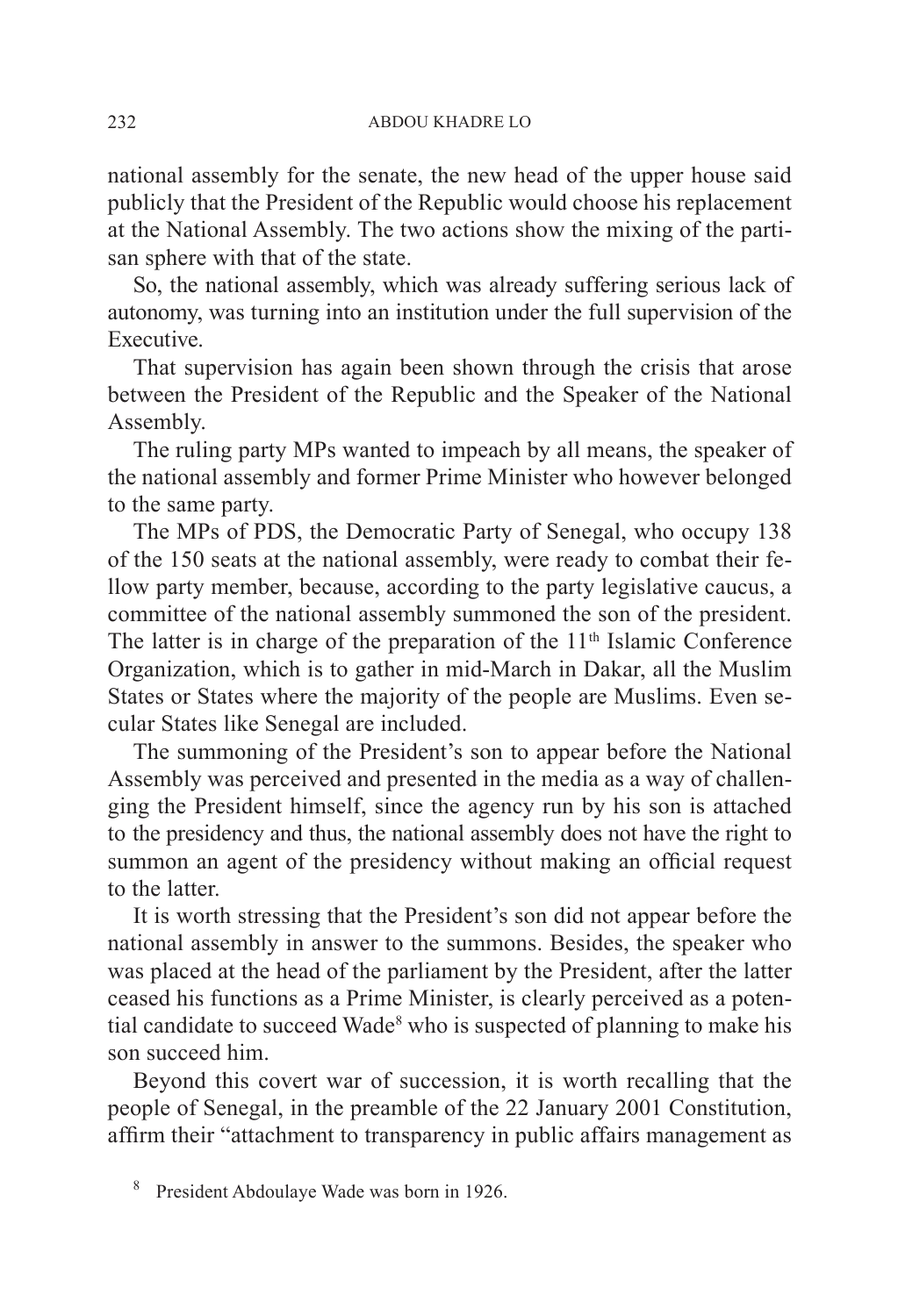well as to the principle of good governance". However, good governance is hardly ever achieved without a system of checks and balances; and parliament is the best place for, at least, collecting maximum information in order to form an opinion. Let's not overlook the fact that the National Assembly's role is not limited to passing laws.

Part of its mission is also to have oversight on government actions. Parliamentary check is exercised through structures and procedures provided for by the Constitution and the regulations National Assembly.

So, technically, the summoning by the national assembly of the head of a State agency is quite normal. If ever a procedural error were made, and in case such error is substantial, a cancellation of the procedure can be asked for at the very most, and if there is time, the procedure can be restarted.

Today, it is this partisan move at the top level, added to the omnipotent position of the Head of State, who is perceived as the only "constant" of the party (the others being variables), $9$  that represents one of the major shortcomings of the Senegalese form of government. This move weakens institutions and prevents the effective functioning of democratic model.

## VII. Conclusion

Today, the stranglehold of the Executive on the legislative process is such that it is unrealistic to talk of a separation of powers.

The Judiciary system also suffers from the enlargement of the powers of the President, who doesn't hesitate to order the arrest or release of citizens, most of whom oppose his hegemony within the party and the government.

The ruling party system (at the Executive and legislature levels), which is *de facto* dominating, weakens the opposition and gives complete freedom of action to the President. As well, the use of state institutions to settle political scores is everything except a good initiative. On the contrary, it makes possible and legitimizes the partisan use of State and its resources.

Also, in Senegal, we think that to prevent the President from misusing his already enlarged powers, there is certainly a need to make provisions

These are expressions used by supporters of the ruling party, PDS.